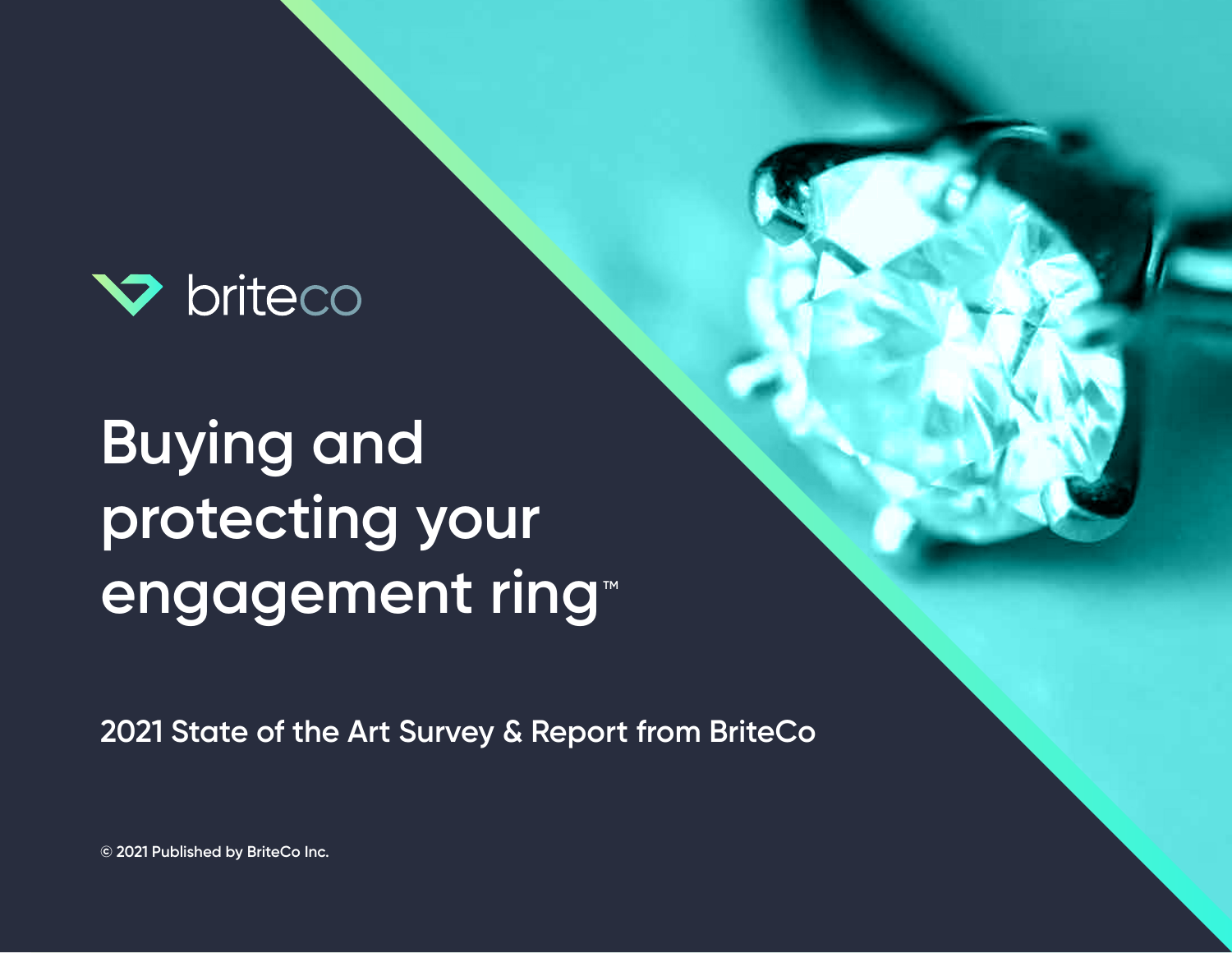### **Introduction**

December is the month that most couples get engaged, and this holiday season promises to be a big one for jewelry sales. Selecting and purchasing a high value (typically diamond) engagement ring is a time-honored tradition that continues today. But for those making this major purchase (one of the biggest in their lives), the process of buying, insuring and protecting an engagement ring can seem daunting.

To help expectant engagement ring buyers get their bearings, BriteCo jewelry and watch insurance conducted a survey among 758 consumers in the U.S. in October 2021, of which **400 bought an engagement ring** within the past 10 years. While our findings are consistent with other types of surveys of engagement ring buyers, there are some surprising results that should prove valuable to consumers looking to make an informed decision.



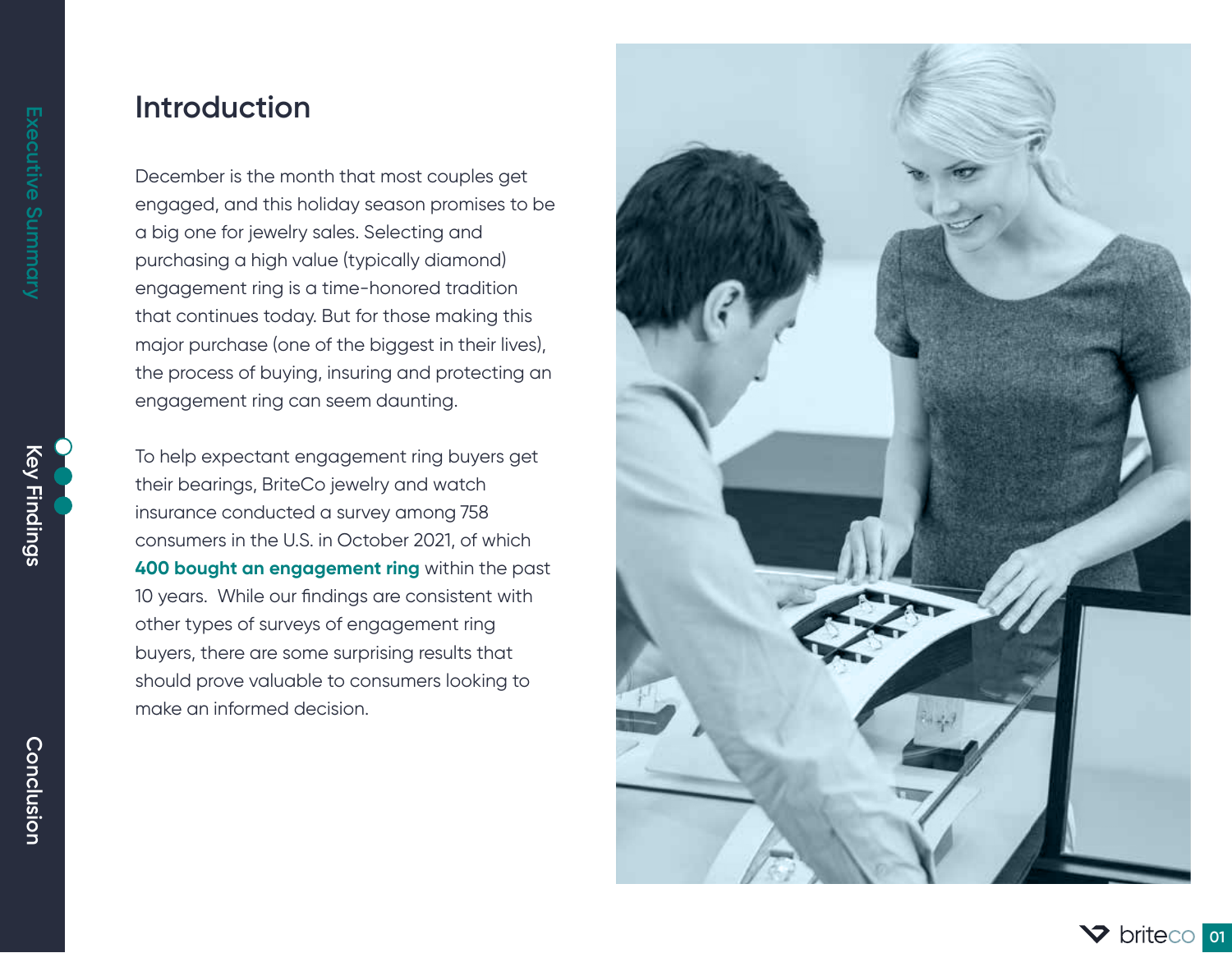## **1. The engagement ring buyer experience**

Among respondents who purchased an engagement ring, nearly two out of three or 61% spent from \$2,500 up to \$10,000+ with a median price overall of \$3,250. Buying an engagement ring ranked as the number one biggest purchase outside of a home or auto for 38% of respondents, ahead of wedding, honeymoon, medical or college costs.

In person sales of engagement rings at retail still dominate with 81% buying directly in person from a jewelry store or department store. Only 9% of respondents purchased their ring through an online-only jewelry website with another 11% buying through a retail jewelry store's website.

Most buyers preferred an in person buying experience because they trusted the retail jeweler, and had purchased from them previously, or felt the retail store had the best quality, and price. And in making their selection, sustainability was a high priority with 85% of respondents ranking it very or somewhat important in their purchase decision.

**61**

**Of those who purchase an engagement ring, spent from \$2,500 up to \$10,000+ %**

**38%**

**Outside of Home or Auto, Engagement Ring was biggest purchase for 38% of respondents (Bigger than wedding, honeymoon and college)**

**81%**

**81% bought their engagement ring in person at a retail store**

**said "sustainability" was somewhat or very important to their purchase decision 85 %**

## 00000000000000000000 ,,,,,,,,,,,,,,,,,,,,,, ,,,,,,,,,,,,,,,,,,,,,, 00000000000000000000 **0000000000000000000000**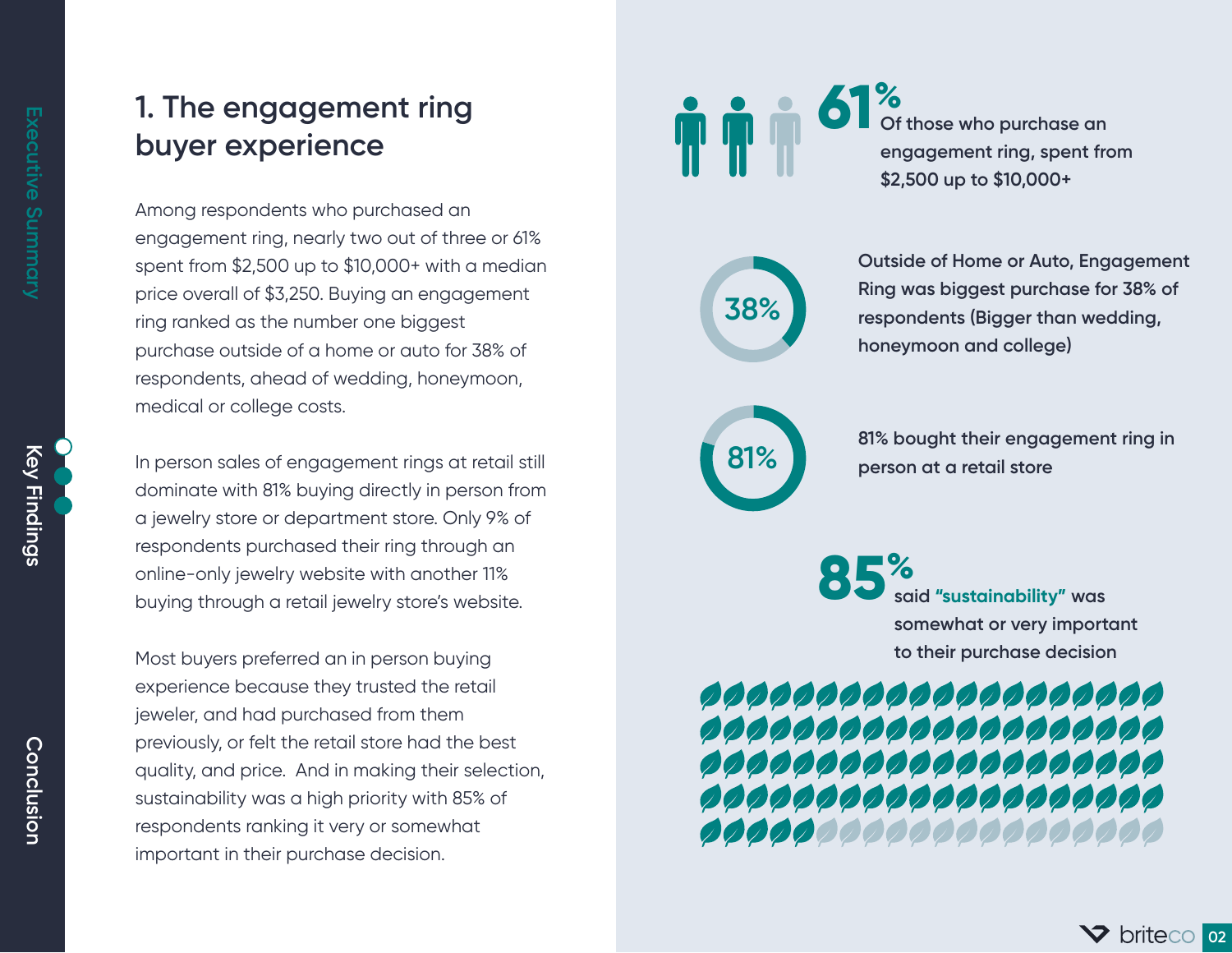### **2. The engagement ring insurance experience**

While making one of the major purchases of their lives, it is shocking that close to half or 41% of respondents did not get jewelry insurance coverage for their engagement rings.

Reasons for not getting engagement ring insurance? Most felt it was too expensive or didn't even know they could get insurance in the first place. Others simply didn't know where they could purchase engagement ring insurance. While about 25% did purchase an engagement ring warranty, they may have been under the mistaken impression that a warranty would protect their ring from loss, theft, or "mysterious disappearance" — coverage only offered with insurance.

Most disturbing for those uninsured engagement ring buyers? Nearly two out of three engagement ring purchasers (59%) who did buy a jewelry insurance policy actually made a claim for a lost or damaged engagement ring within the past 10 years!

The lesson for engagement ring buyers is clear. Buying jewelry insurance to protect your engagement ring makes sense, especially since it is readily available, affordable and chances are high they will be needing it someday.



**41% did not get insurance coverage for their engagement ring, feeling it was too expensive or didn't know how to get insurance**

**of those who did buy engagement ring insurance used it to make a claim for a lost or damaged ring within the past 10 years 59%**

 $O^*$   $O^*$   $O^*$   $O^*$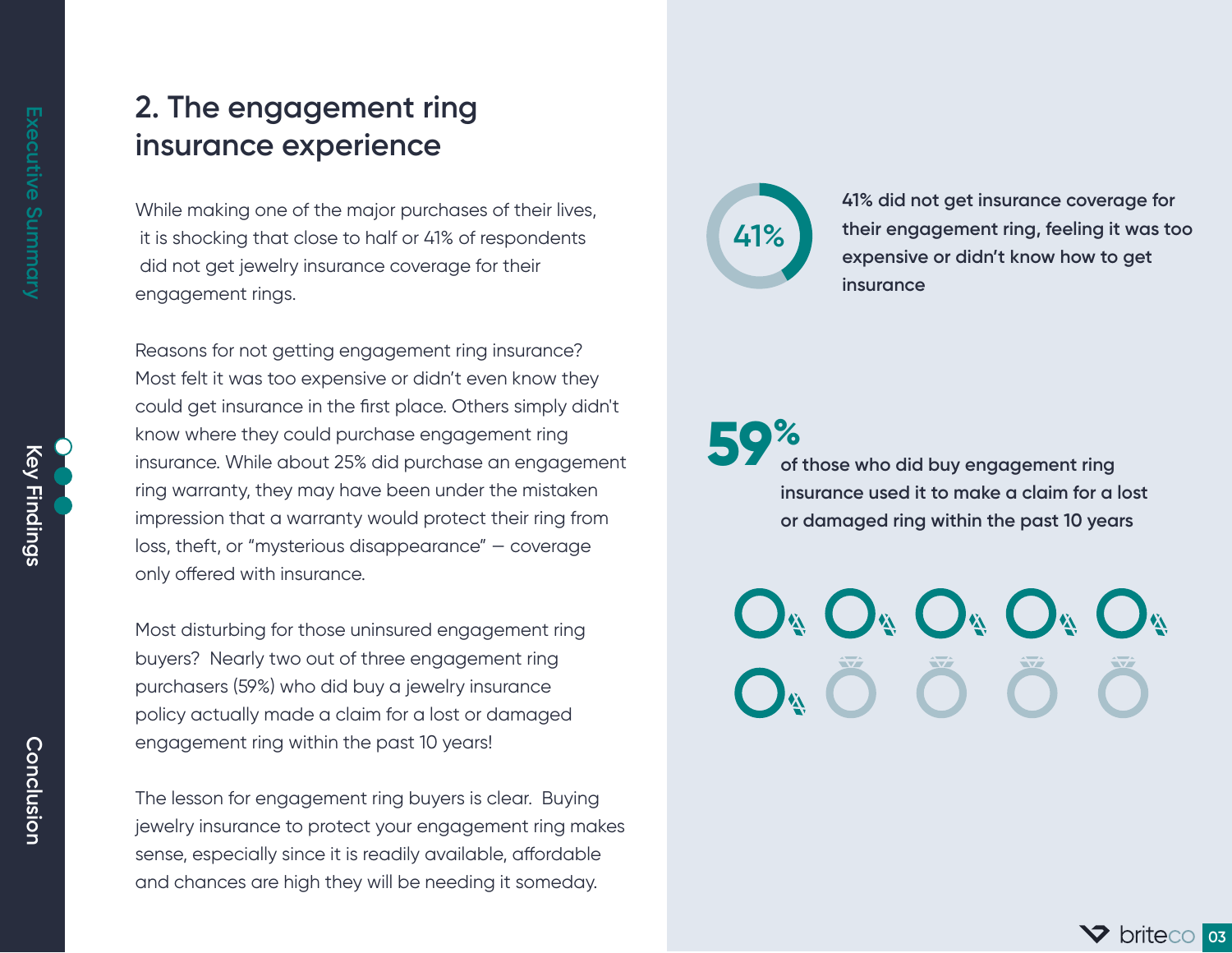**Conclusion Key Findings**

Conclusion

Key Findings

### **3. The engagement ring care and maintenance experience**

Nearly all survey respondents trusted their significant other completely to safeguard their engagement ring. However, when indicating their habits for losing or misplacing jewelry (compared with things like cell phones, keys, etc), 41% said they misplaced their jewelry or watch either every day or sometimes.

When asked if they had ever lost a piece of jewelry or had it break, 40% indicated that they had lost a piece of jewelry and another 33% said they had a piece of jewelry break. Nearly half or 45% said they store their jewelry in a jewelry box. Another 25% store their jewelry in a home safe, while 18% say they never remove their jewelry.

Overall the perception by respondents of how well they or their significant other can safeguard their engagement ring is contradicted by their own risky behavior and by how often they have had to repair or replace an engagement ring or other piece of jewelry.



**41% 41% said they misplaced their jewelry or watch either every day or sometimes**

# **69%**

indicated that they had either lost a piece of jewelry, had a piece of jewelry break, or both.



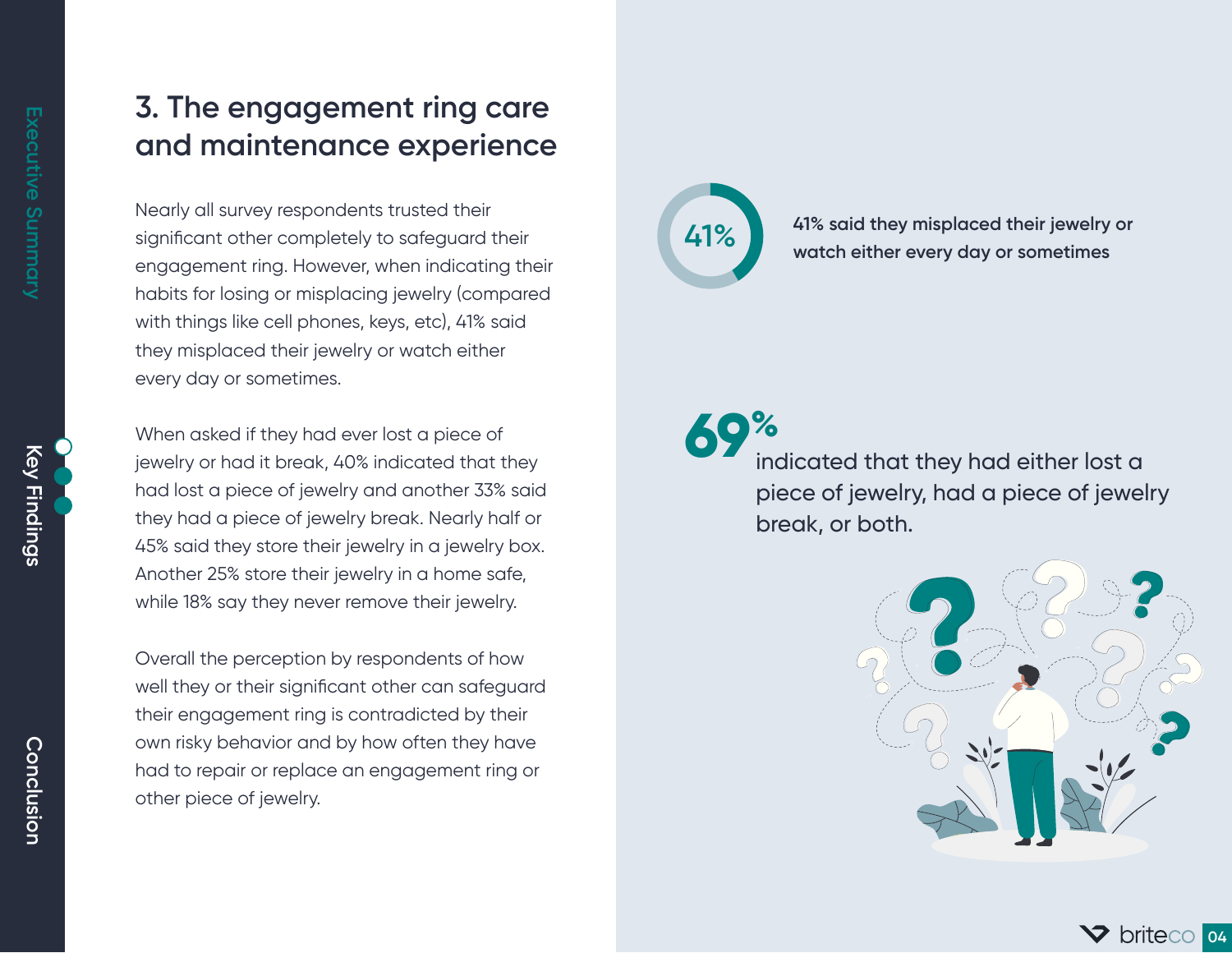### **Key Takeaways**

While the median price for an engagement ring is at \$3,250, **38% of respondents spent from \$5,000 to \$10,000 or more.** 

Engagement ring purchasers find it helpful to research an engagement ring purchase online but **81% still prefer to see and touch in person with a local jeweler.** 

Get your engagement ring insured as soon as you purchase it (even before you pop the question) to avoid any heartache and monetary loss of your hard-earned investment. **Odds are most of you will need to make a claim at some point.**

Keep in mind that **purchasing an engagement ring warranty is not the same as getting full insurance coverage** for loss, theft or what's known as "mysterious disappearance."

While people perceive themselves as feeling secure about safeguarding their engagement ring and other jewelry, their admitted behaviors suggest **most will at some point lose or damage a piece of their jewelry**.

### WILL YOU MARRY ME?

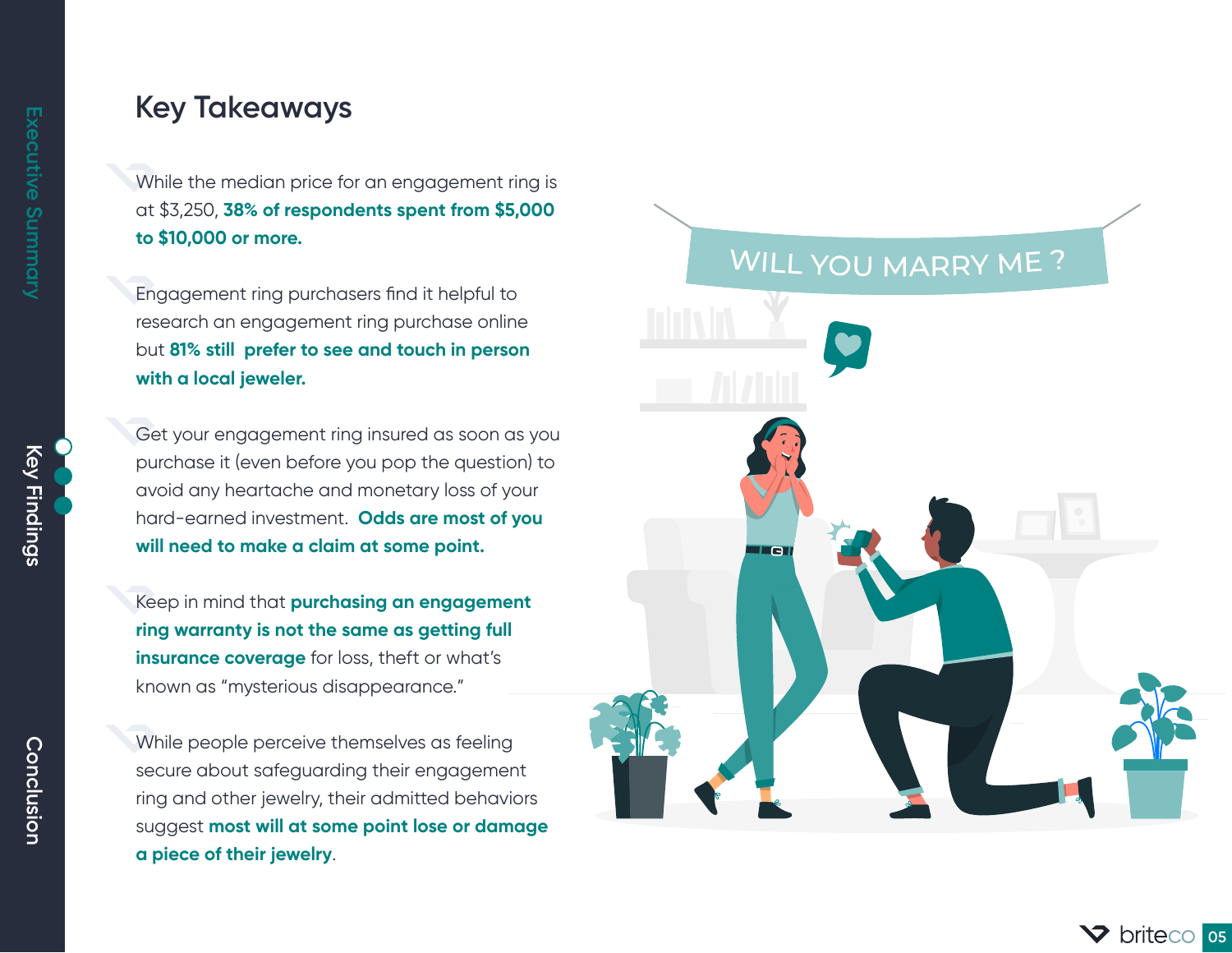**Key Findings** 

### **Survey**  Respondents **86%**



**Among survey respondents who bought an engagement ring, the vast majority were men (86%)**



**90 percent of the respondents were still married**

More than half or **59%** of our engagement ring buyer respondents represented **millennials aged 24-40**, followed by **Gen X at 28% of 41–56-year-olds**, and **10% of the boomer generation ages 57-75.**

**53%**

More than half (53%) earned \$100,000 inhousehold income annually.

**53%**





**Conclusion Key Findings** Conclusion

**V** briteco 06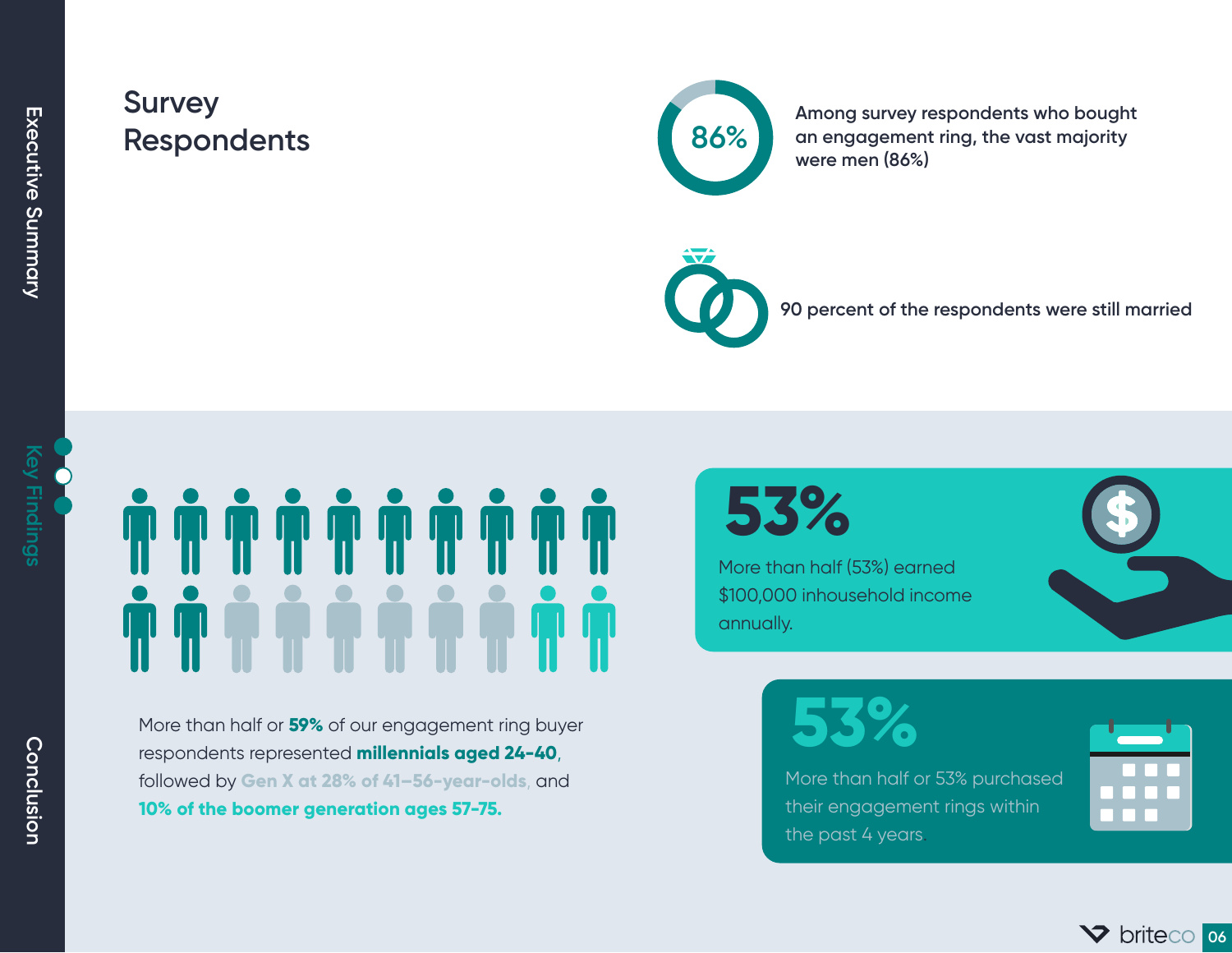**(ey Findings** 

**Here's what your peers revealed about their engagement ring buying, insurance, wearing and storing experience.**

### **The engagement ring buyer experience 1**



Among respondents who purchased an engagement ring, nearly **two out of three or 61% spent from \$2,500 up to \$10,000+** with a median price of \$3,250.

Nearly all spent about what they expected to pay for their engagement rings.

Engagement ring spending compares to another recent study entitled [2021 WeddingWire Newlywed](https://www.wedinsights.com/report/weddingwire-newlywed-report-covid) [Report, w](https://www.wedinsights.com/report/weddingwire-newlywed-report-covid)here the average spent on an engagement ring was \$5,500. While this study indicated about half of couples will spend under \$5,000 on their engagement ring.



**Nearly 1 in 5 or 18 percent spend more than \$10,000!**

#### **Engagement ring still a major lifetime purchase.**

Among our survey respondents, spending on their engagement rings was one of the biggest purchases they had made outside of buying a home or an automobile. **Buying an engagement ring ranked as a top expense by 38% of respondents,** ahead of wedding, honeymoon, medical or college costs.



**Driteco** of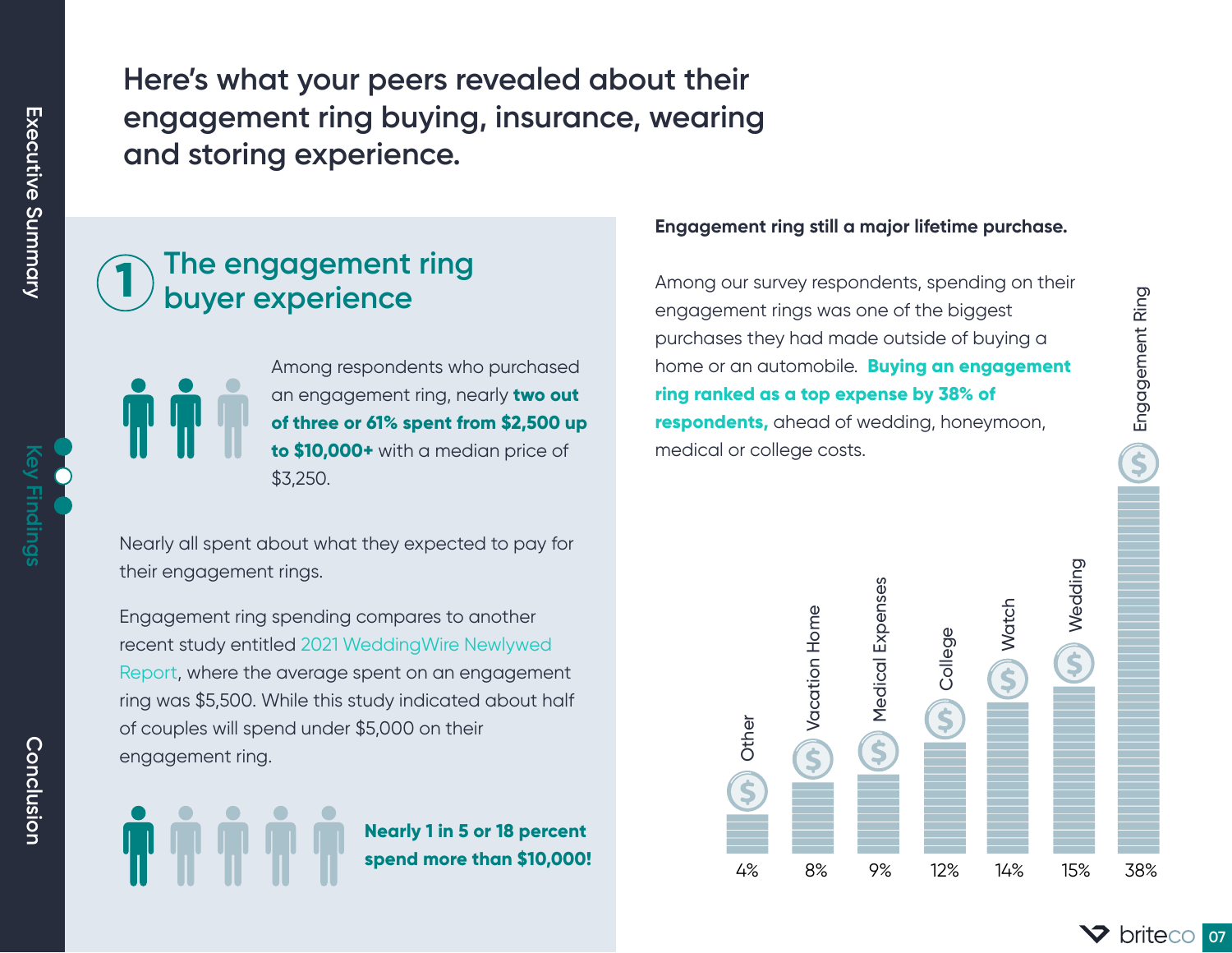

**<sup>1%</sup> Don't remember**

#### **In store, In person buying experience strongly preferred**

Only 9% of respondents purchased their ring through an online only jewelry website. 10% bought from a jewelry store's website, and 81% directly in person from a jewelry store or department store. The proportion of people buying an engagement ring online was about the same regardless of how much they spent on their purchase.



When asked why they chose to purchase either in person or online, in person purchasers prioritized trustworthiness, as well as their feelings towards wanting to buy their ring In person. Online-purchasers, on the other hand, bought online mainly because of its convenience. They also believed that their online store would have the best prices, trusted their online store, and had read good reviews about them online before purchasing.



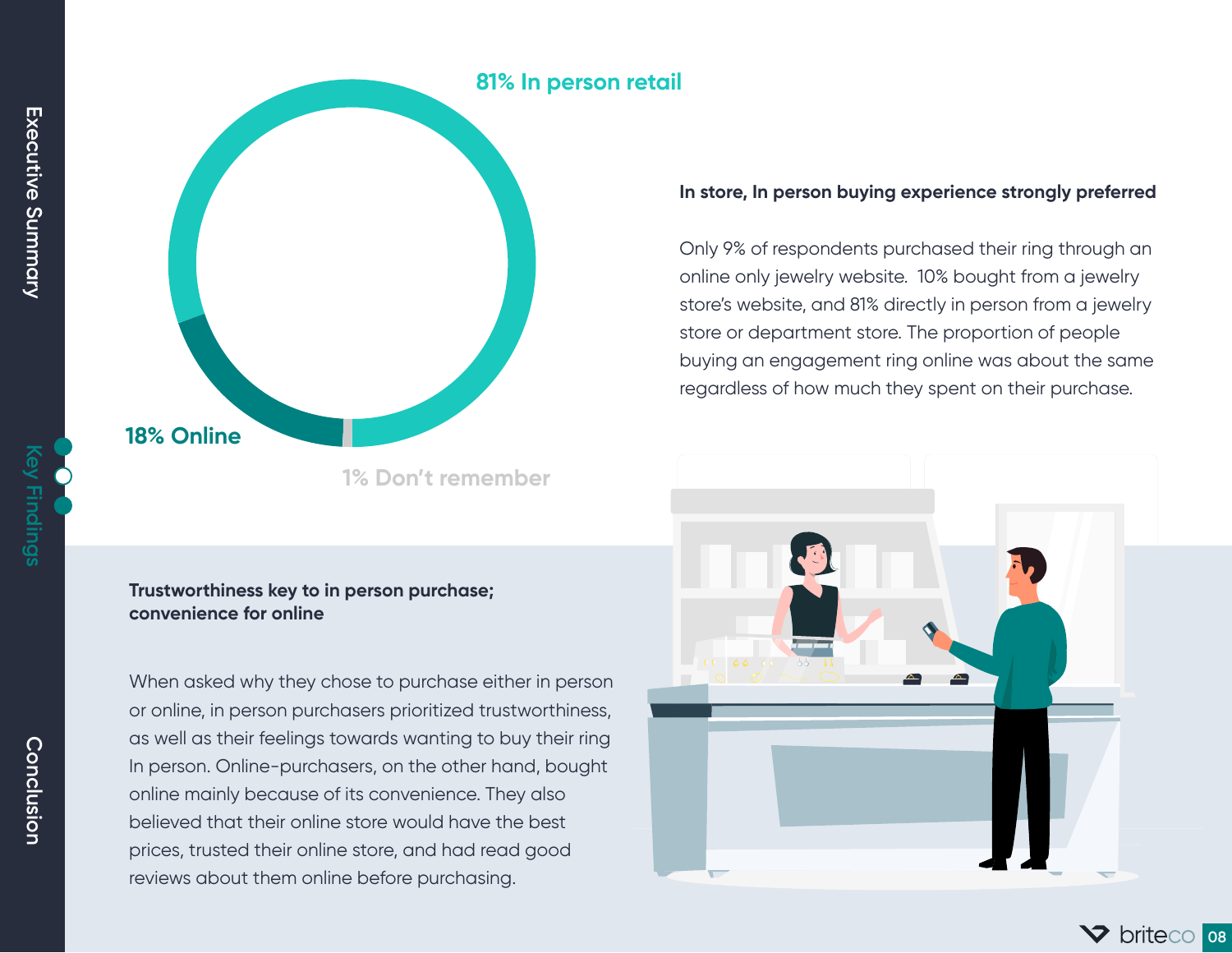### **Reasoning for Store Type in Ring Purchase (Based on Percentage of Responses)**

|                                                                          | <b>In person Purcharsers</b> | <b>Online Purchasers</b> |
|--------------------------------------------------------------------------|------------------------------|--------------------------|
| I trusted them                                                           | 42%                          | 33%                      |
| I only wanted to buy in person                                           | 31%                          | 0%                       |
| They were convenient                                                     | 28%                          | 41%                      |
| I believed they would have the best price                                | 26%                          | 35%                      |
| I believed they would have the best quality                              | 25%                          | 30%                      |
| I needed advice, and they provided it                                    | 22%                          | 21%                      |
| I had purchased from them before                                         | 21%                          | 22%                      |
| I had received a recommendation from a<br>family member or friend        | 21%                          | 27%                      |
| I believed they would have what my<br>significant other wanted in a ring | 19%                          | 28%                      |
| I had read good reviews about them online                                | 19%                          | 33%                      |
| My significant other suggested I shop there                              | 17%                          | 19%                      |
| My significant other had purchased from<br>them before                   | 12%                          | 13%                      |
| I would never buy an engagement ring online                              | 11%                          | 0%                       |
| I didn't give it much thought                                            | 9%                           | 12%                      |
| I never considered shopping somewhere else                               | 9%                           | 12%                      |
| I rarely buy things online                                               | 7%                           | 12%                      |
| I buy everything online                                                  | 5%                           | 22%                      |
| I would never buy an engagement ring in person                           | 0%                           | 8%                       |
| I only wanted to buy online                                              | 0%                           | 19%                      |
| <b>Other (please specify)</b>                                            | 1%                           | 5%                       |
|                                                                          |                              |                          |

**V** briteco os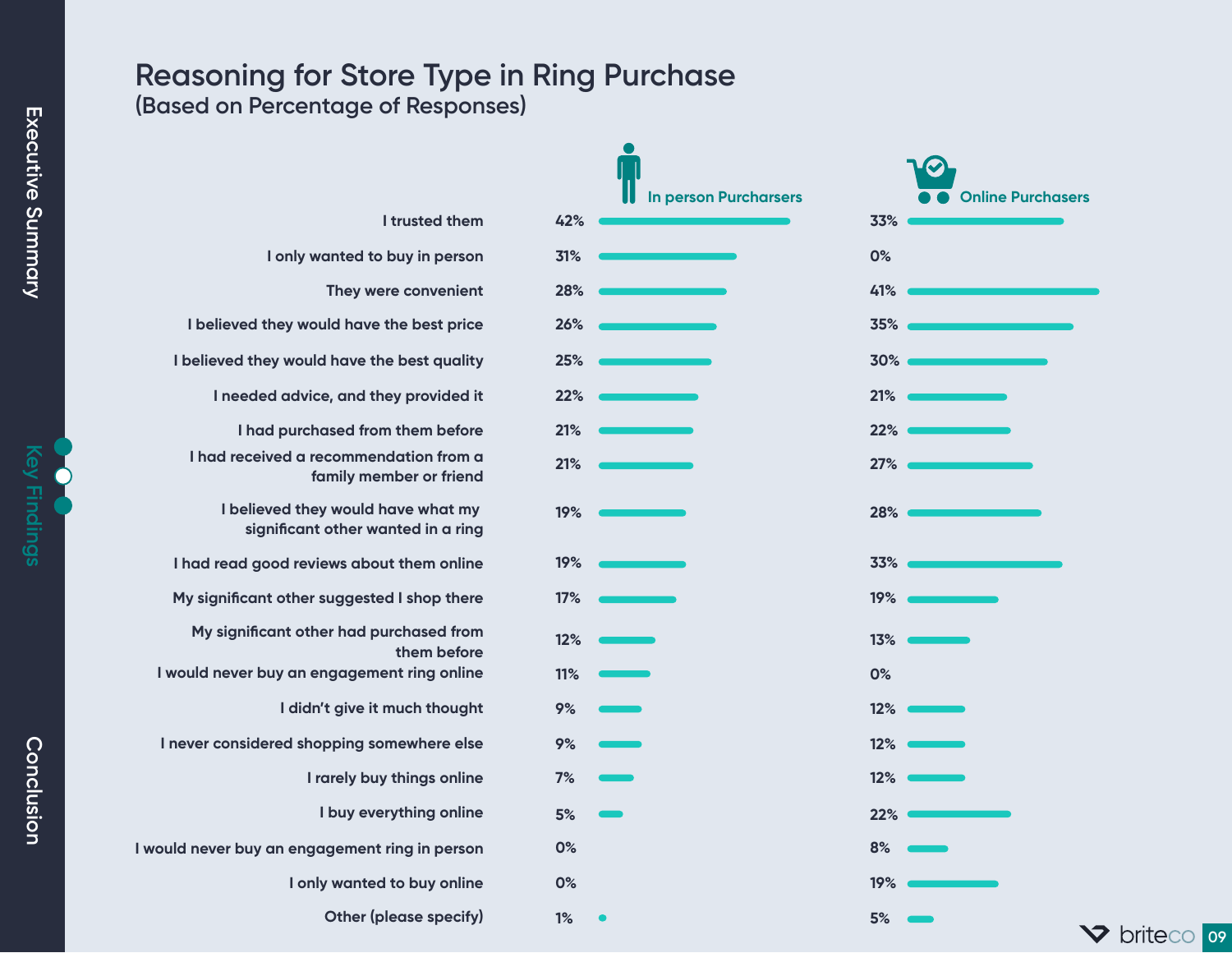### **Jewelry store employee is top advisor**

For in person ring purchases, respondents typically rely on a jewelry store employee for advice, followed by their significant other, and the internet. Online ring purchasers, however, are more likely to seek advice from the internet, followed by social media, and In person jewelry stores.

## **Where Engagement Ring Purchasers Seek Advice**

| Jewelry store (either in person or by phone)        |
|-----------------------------------------------------|
| My significant other                                |
| Internet (e.g., Jewelry websites)                   |
| My friends                                          |
| Social media (e.g., Facebook or Reddit)             |
| My parents or other family members                  |
| My significant other's friend                       |
| My significant other's parents or<br>family members |
| I did not seek advice about the ring                |
| <b>Other (please specify)</b>                       |



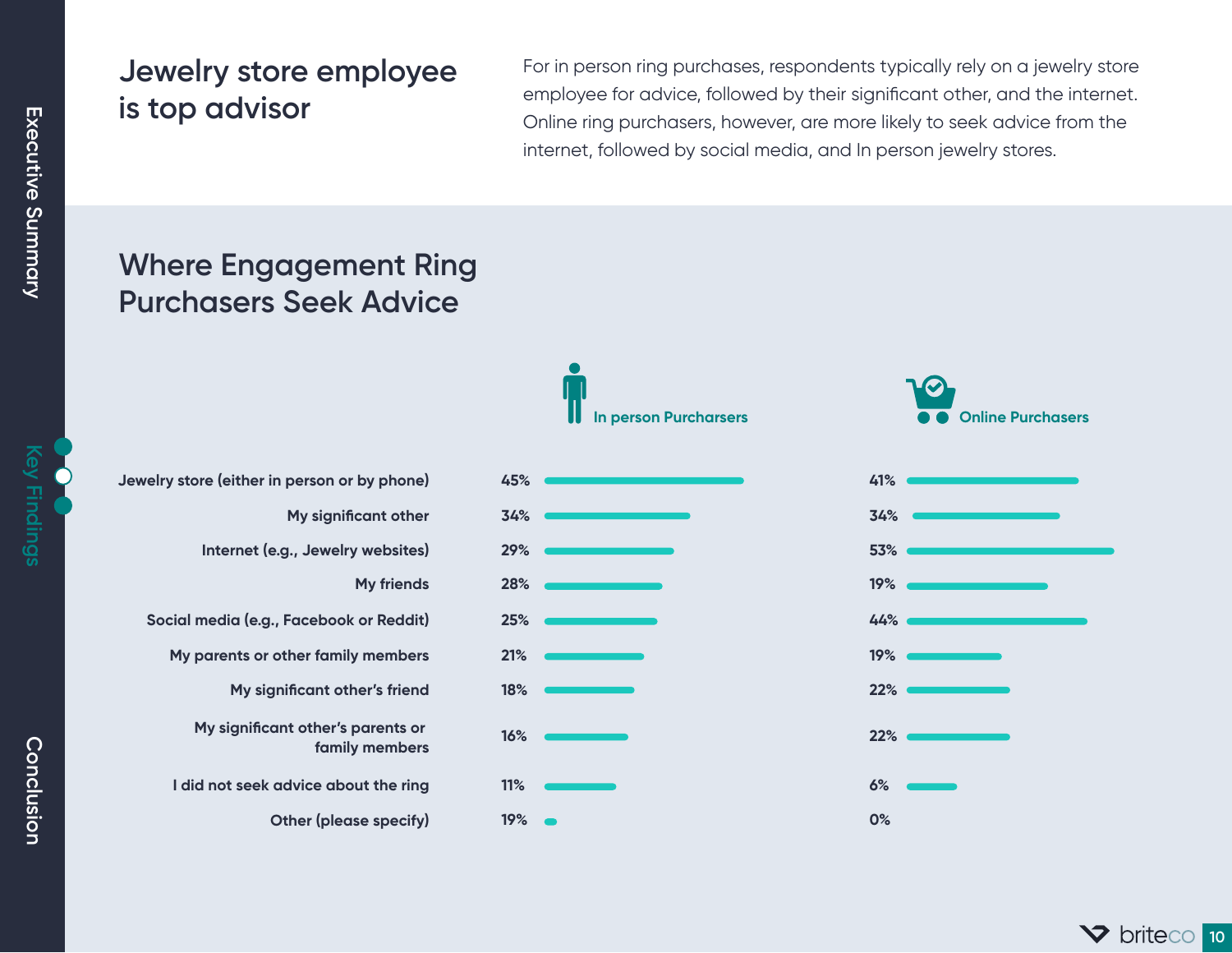

### **Sustainability a big factor in choosing engagement rings**

On a side note, sustainability was considered very or somewhat important in any engagement ring selection by **85% of respondents (increasing to 90% among women only).** This echoes a [2021](https://www.debeersgroup.com/reports/insights/the-diamond-insight-report-2021)  [Diamond Insight Report](https://www.debeersgroup.com/reports/insights/the-diamond-insight-report-2021) from DeBeers that indicated about a third of consumers globally value sustainability above price and design when choosing a natural diamond.

#### **Cash preferred payment method**

- **50% Cash, check or debit card**
- **38% Credit card**
- **10% Financed, through the jewelry store**
- **1% Financed, through a loan**
- **1% Other**

**Overall, engagement ring purchasers felt very happy or satisfied with their engagement rings**





**Key Takeaways 1989 12:30 Mondata While the median price for an engagement ring is at \$3,250, 38% of respondents are spending from \$5,000 to \$10,000 or more.** 

**Engagement ring purchasers (80% are men) find it helpful to research an engagement ring purchase online but four out of five prefer to see and touch in person with a local jeweler.** 

**Engagement ring buyers mainly rely on a jewelry store employee for advice as well as their significant other, parents and friends for advice on where to buy their ring. And they place a high value on the sustainability of their purchase.** 

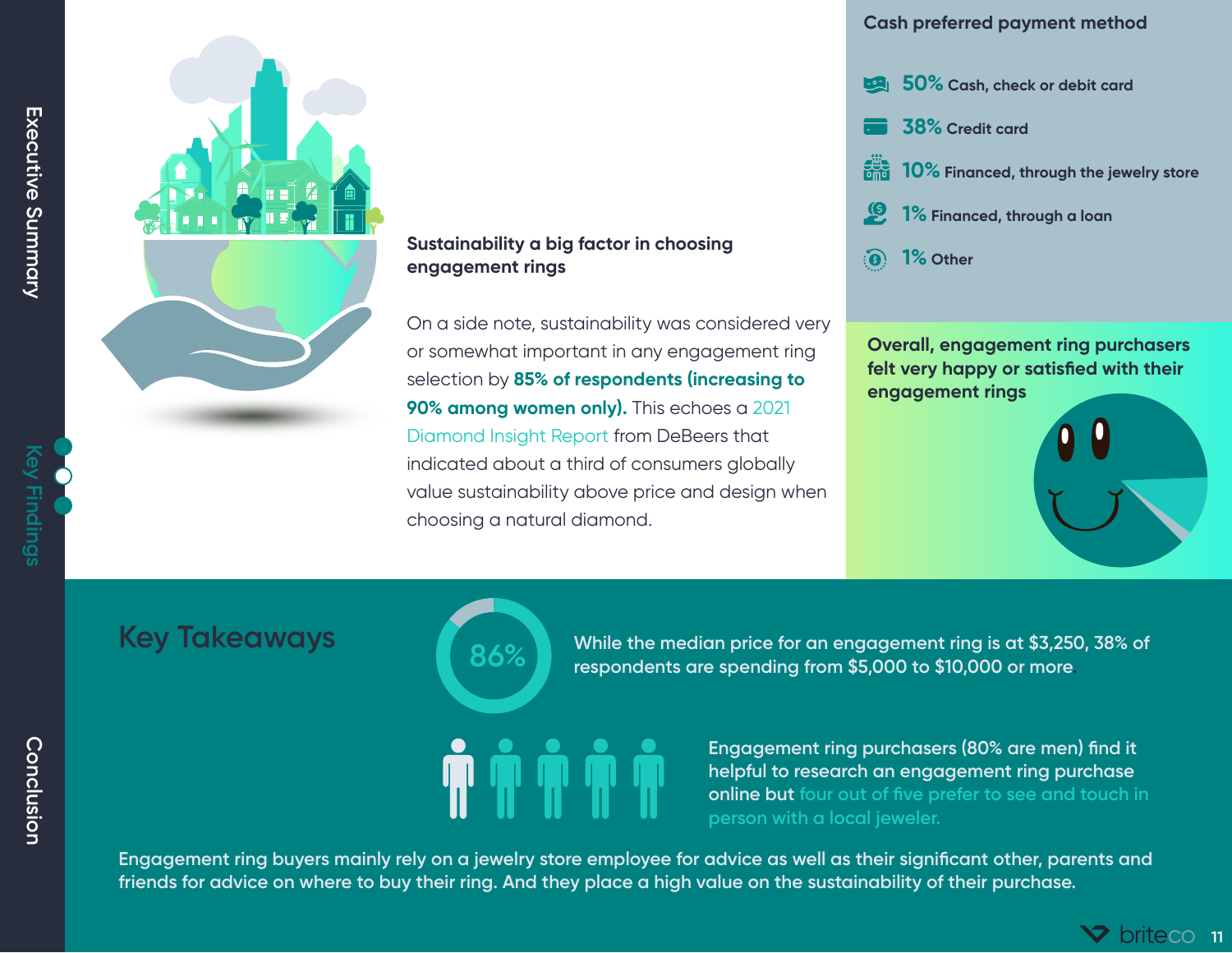

While the engagement ring represents a major purchase for all of our respondents,



**Of those who did not get insurance, most felt it was too expensive**

The reasons for not getting engagement ring insurance? Most felt it was too expensive or didn't even know they could get insurance. Others simply didn't know how to go about getting insurance. Others might have mistakenly thought that getting a warranty would cover loss, theft or mysterious disappearance---it does not!

![](_page_12_Picture_5.jpeg)

**40% Felt it was too expensive 18% Didn't know you could get insurance**

**13% Haven't gotten around to it**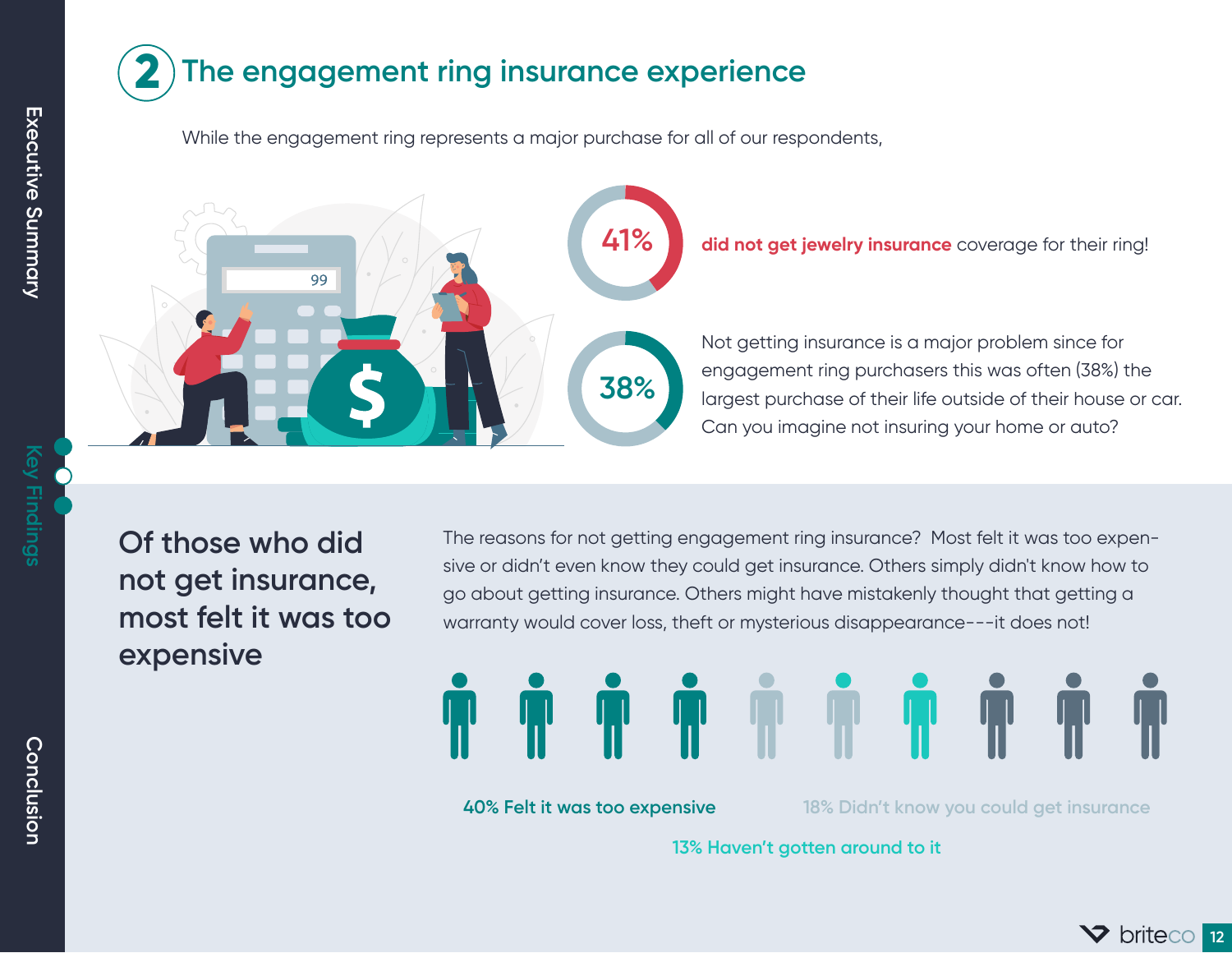## **Nearly two-thirds of those with insurance protection used it**

Those without insurance, or those relying strictly on a warranty would likely be left to pay out of their own pocket to replace one of their most precious possessions should it be lost, stolen or misplaced. And this is not a remote possibility.

**68%**

experienced jewelry buyers are much more likely to have insured their engagement ring, with 68% of jewelry buyers getting insurance

![](_page_13_Picture_5.jpeg)

versus 55% of those who rarely if ever buy jewelry. The more they spent on jewelry the more likely they were to buy jewelry insurance.

That's because nearly two out of three engagement ring purchaser survey respondents (59%) who bought insurance used it to actually make an insurance claim for a lost or damaged engagement ring within the past 10 years. **59%**

 $O_{\frac{a}{2}} O_{\frac{a}{2}} O_{\frac{a}{2}} O_{\frac{a}{2}} O_{\frac{a}{2}} O_{\frac{a}{2}} O_{\frac{a}{2}} O_{\frac{a}{2}} O_{\frac{a}{2}} O_{\frac{a}{2}} O_{\frac{a}{2}} O_{\frac{a}{2}} O_{\frac{a}{2}} O_{\frac{a}{2}} O_{\frac{a}{2}} O_{\frac{a}{2}} O_{\frac{a}{2}} O_{\frac{a}{2}} O_{\frac{a}{2}} O_{\frac{a}{2}} O_{\frac{a}{2}} O_{\frac{a}{2}} O_{\frac{a}{2}} O_{\frac{a}{2}} O_{\frac$ 

![](_page_13_Picture_10.jpeg)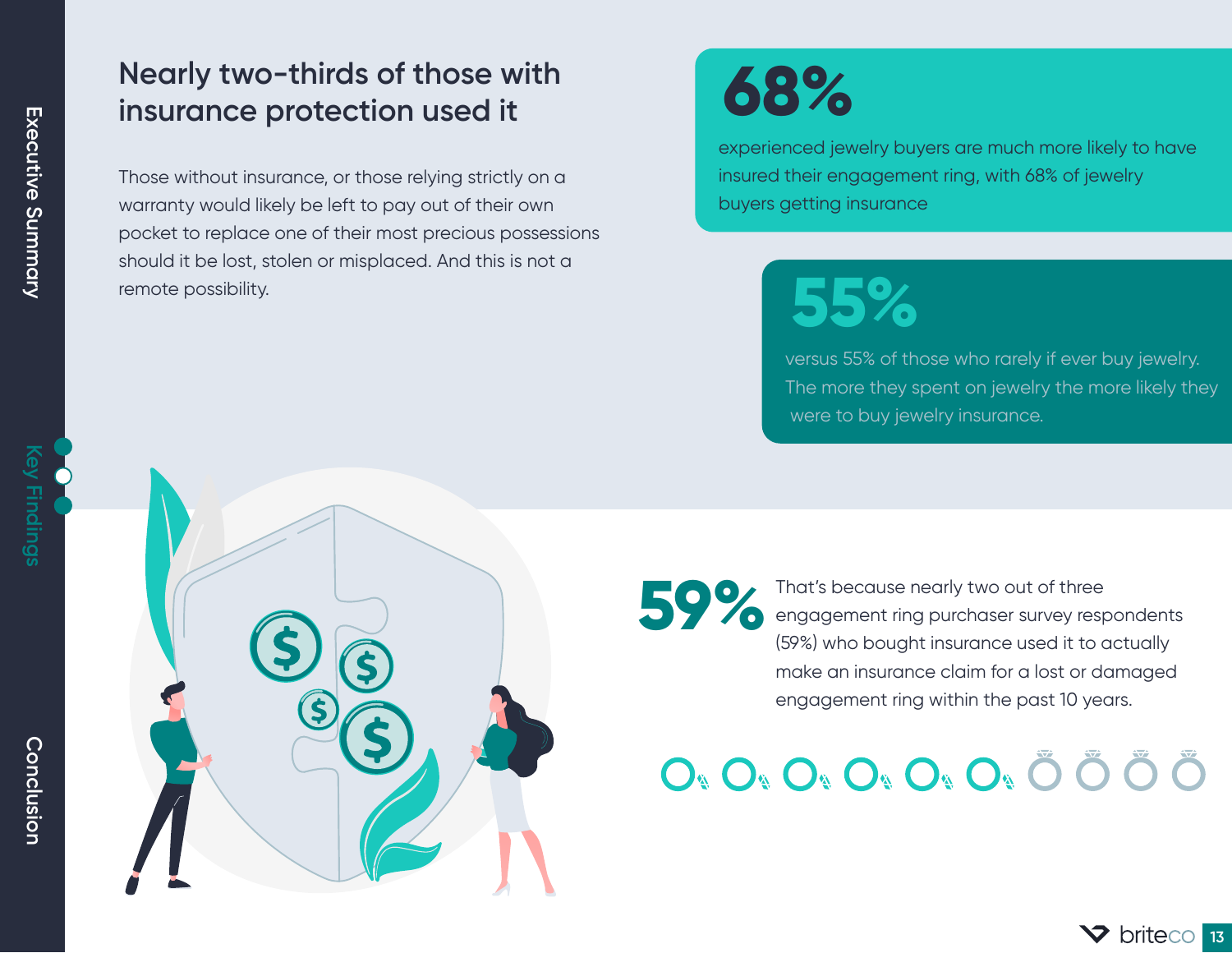### **What's the difference between an engagement ring warranty and insurance?**

Generally, a warranty is an agreement put forth by the original manufacturer or retailer of your engagement ring, wedding ring, earrings, or luxury watch as a conditional statement of quality, for a set period of time after you purchased the item. Jewelry warranties do vary, but they should all state the registration terms, what's covered or not covered, and for how long. You may get a "warranty card" with your fine jewelry purchase spelling out the terms of your warranty. Be sure to read it carefully.

Jewelry warranties typically cover manufacturing defects, flaws in design, materials, or workmanship, cleanings, and resizing for engagement rings and wedding bands. Jewelry warranties DO NOT typically cover things such as wear and tear, bent or missing prongs, discoloration from unapproved cleaning agents, loss of a center stone/pearl/backing, repairs or maintenance done outside the original seller. Most important, jewelry warranties will not cover replacement if a ring is stolen or is lost due to mysterious circumstances.

Specialized jewelry insurance, on the other hand, generally offers worldwide coverage for loss, theft, damage or what's called "mysterious disappearance." This is important since most insurance claims for jewelry involve unexplained loss.

![](_page_14_Figure_5.jpeg)

**Of those who bought jewelry insurance, most (52%) bought through typical property and casualty insurers such as Allstate, State Farm, and Geico.** 

**48%**

**Though almost as many (48%) chose a specialized jewelry insurance company such as BriteCo, Jeweler's Mutual and GemShield.**

**Nearly three out of four engagement ring buyers** with insurance policies had deductibles associated with their policy. In many cases, policy holders include deductibles to help reduce the cost of insurance, however, this can leave them with large out of pocket expenses in the case of claim.

![](_page_14_Picture_12.jpeg)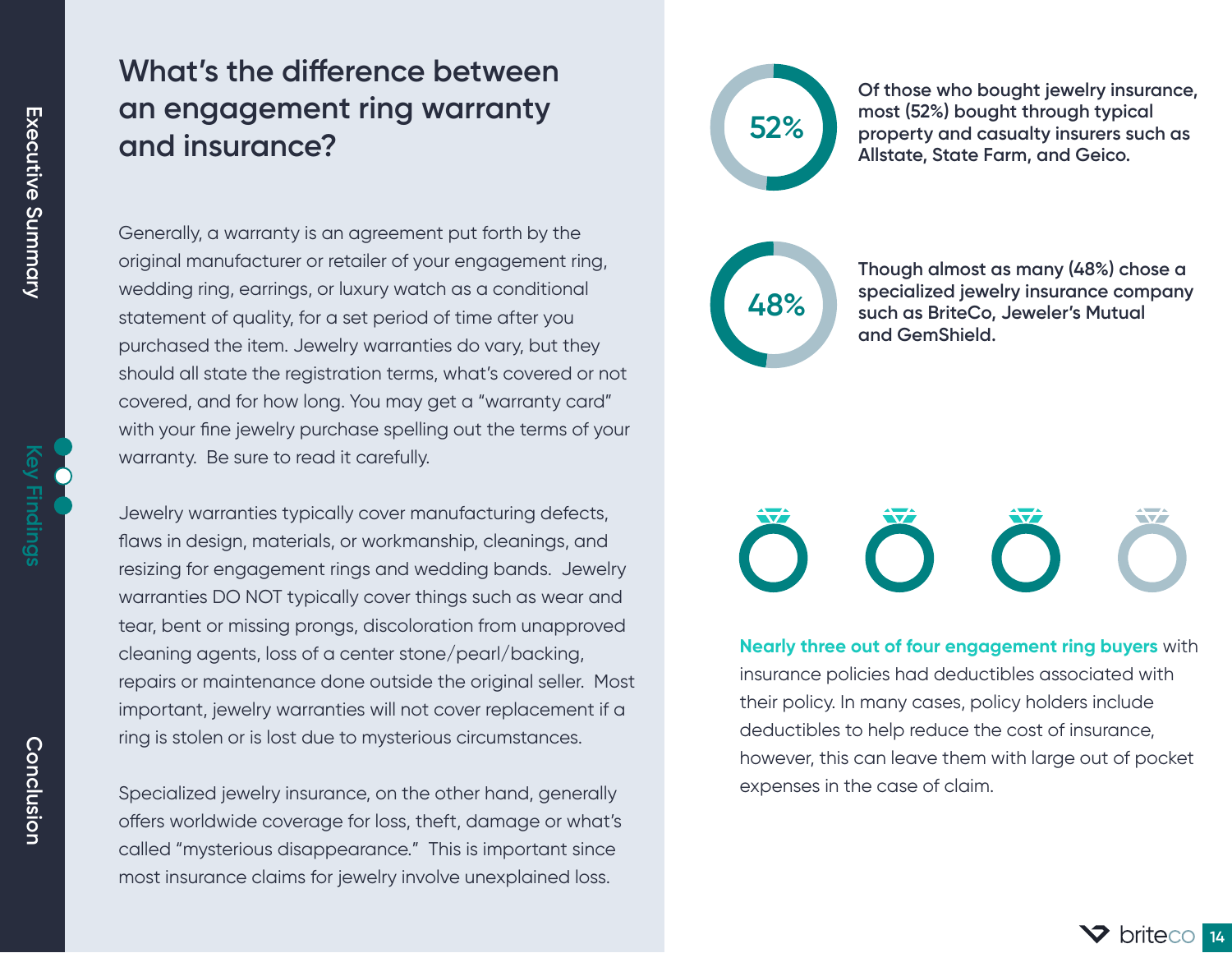### **Engagement ring insurance with a large deductible**

While high-value engagement rings may justify some kind of deductible, it is surprising to see that almost two thirds of respondents o**r 64% had deductibles above \$2,000 or more.** 

**Even more surprising, 40% have jewelry insurance deductibles of \$5,000** and up. That's obviously a substantial out of pocket cost should anything happen to the ring.

#### **Jewelry insurance affordable compared to other types**

![](_page_15_Figure_5.jpeg)

Even though an engagement ring is a major purchase for our respondents, **for those who bought jewelry insurance the cost was relatively less than other kinds of insurance coverage.** 

Respondents revealed that their health insurance is the insurance type they consider most expensive, followed by homeowners' insurance, and auto insurance. Jewelry insurance falls towards the lower half of the list, ranking as one of the most affordable insurance types among those who currently pay for it.

### **Key Takeaways**

**Get your engagement ring insured as soon as you purchase it (even before you pop the question) to avoid any heartache and monetary loss of your hard earned investment. Odds are most of you will need to make a claim at some point.**

**Keep in mind that purchasing an engagement ring warranty is not the same as getting full insurance coverage for loss, theft or what's known as "mysterious disappearance."**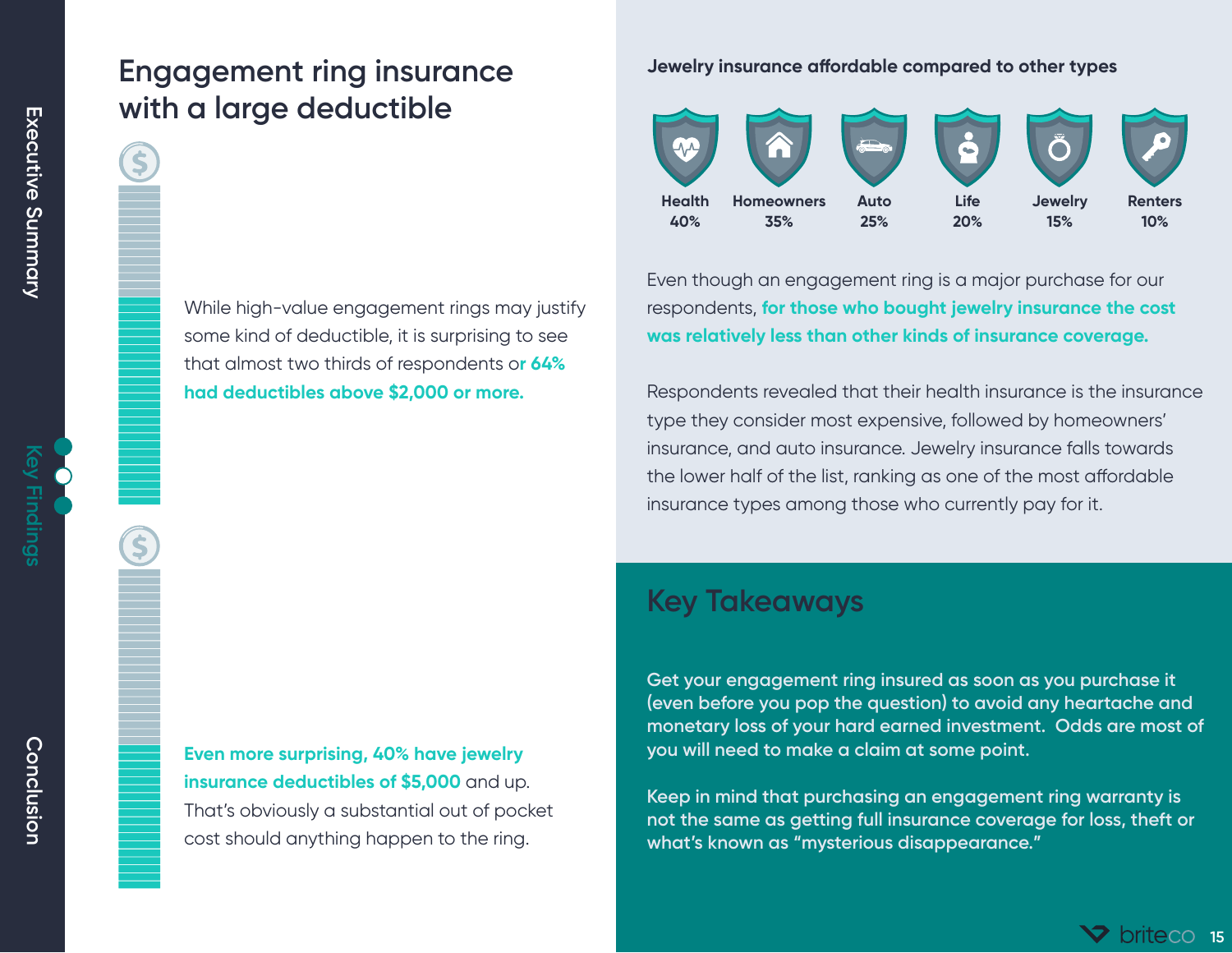### **The engagement ring care and maintenance experience 3**

**41%**

However, when indicating their habits for losing or misplacing jewelry (compared with things like cell phones, keys, etc.) **41 percent said they misplaced their jewelry or watch either every day or sometimes.** 

![](_page_16_Picture_4.jpeg)

Nearly all respondents trusted their significant other completely to safeguard their engagement ring.

![](_page_16_Picture_6.jpeg)

Indicated that they had lost a piece of jewelry.

> **22%** Said they had a piece of jewelry break.

![](_page_16_Picture_9.jpeg)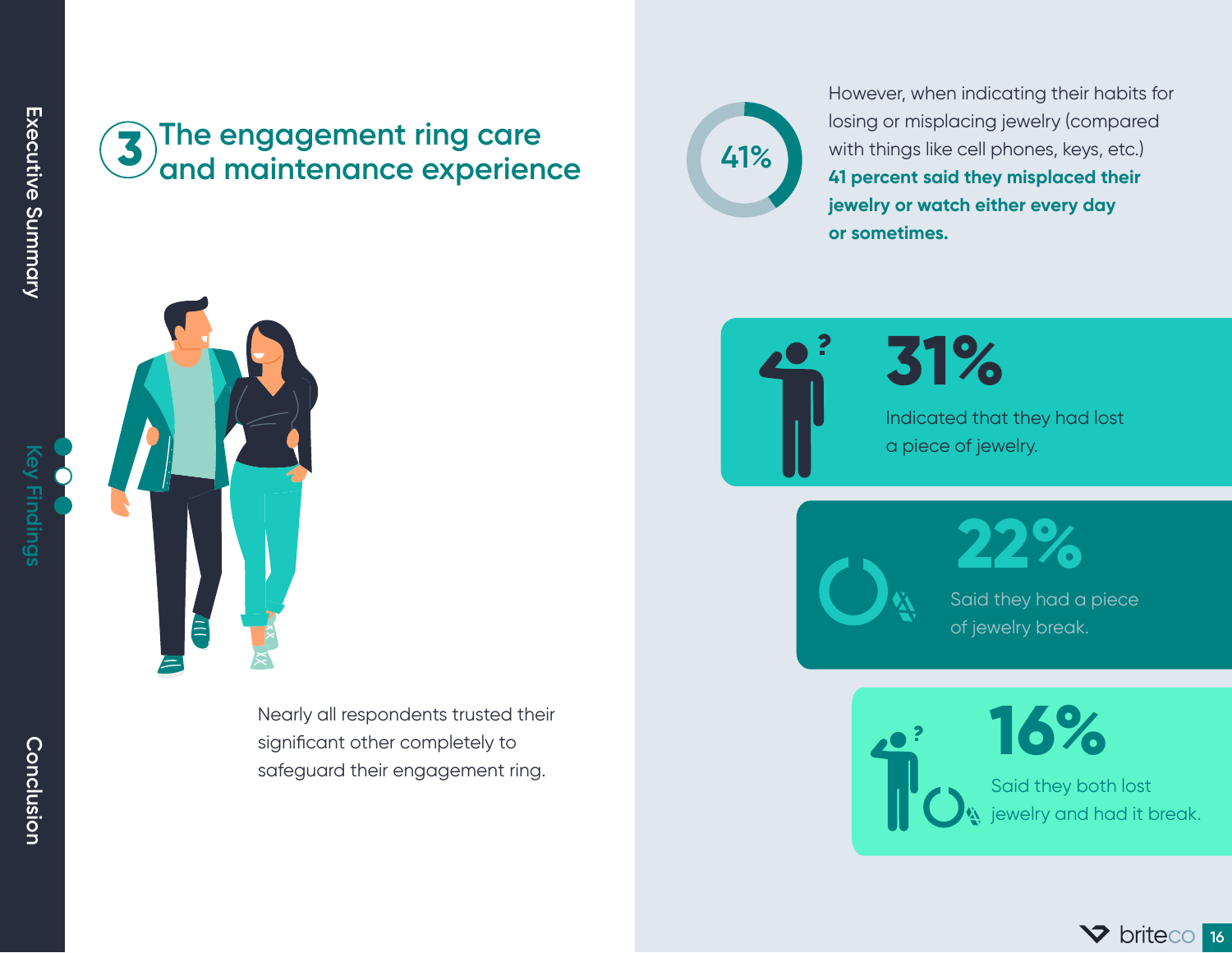![](_page_17_Picture_1.jpeg)

![](_page_17_Picture_2.jpeg)

![](_page_17_Figure_3.jpeg)

## **Key Takeaway**

**Overall, the perception of safety with an engagement ring is contradicted by people's behavior and by how often they need to repair or replace the engagement ring. So, while people may perceive themselves as feeling secure about safeguarding their engagement ring and other jewelry, their admitted behaviors suggest most will at some point lose or damage a piece of jewelry.**

![](_page_17_Picture_7.jpeg)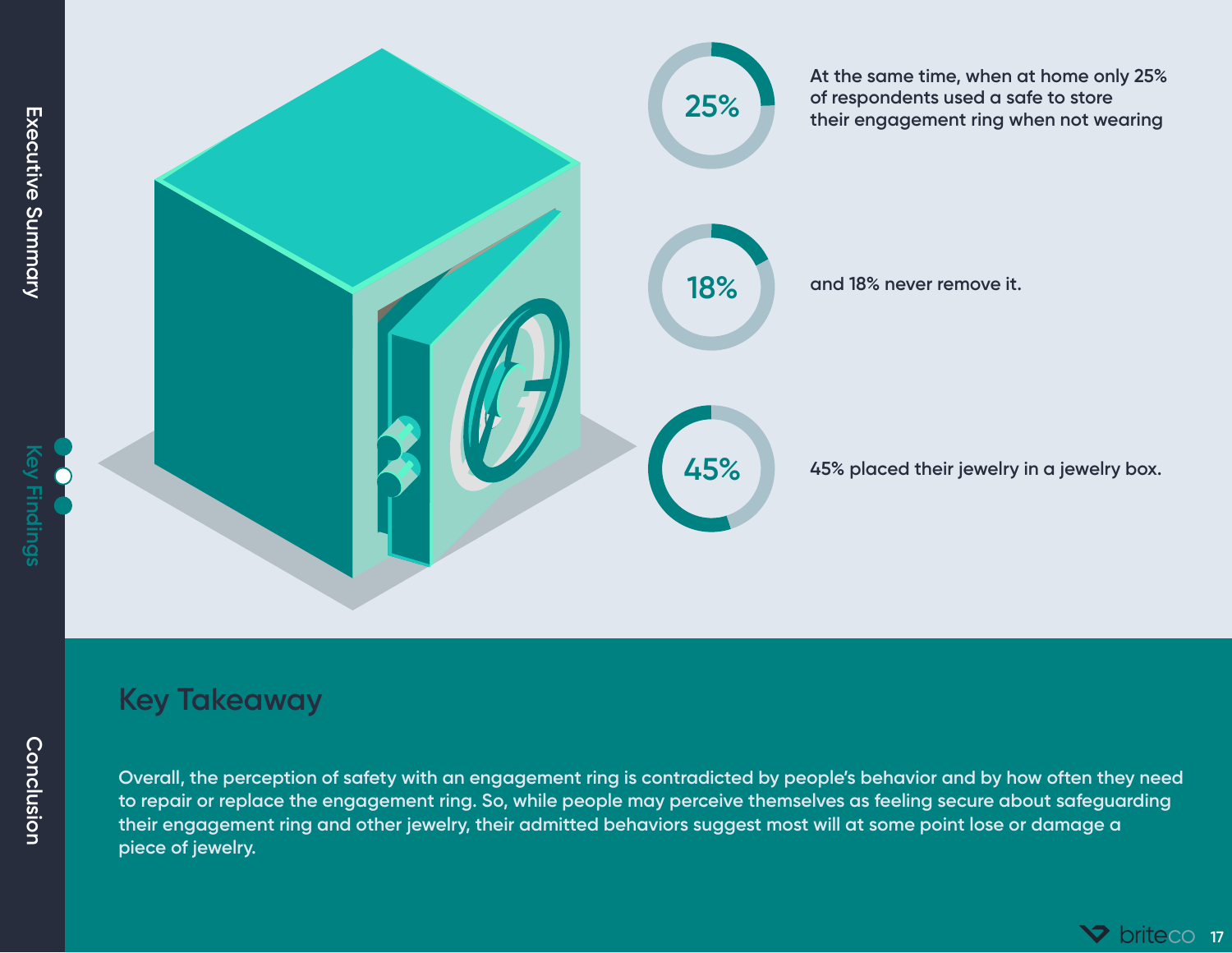### **Conclusion**

**From our vantage point as a jewelry InsurTech company, BriteCo is dedicated to proactively protecting the joy and pride of jewelry and engagement ring ownership. Since the engagement ring is often one of the largest purchases (and investments) any couple makes, we take on the responsibility as an industry innovator to utilize our data to help engaged individuals prevent and mitigate loss of their most prized possessions in the first place.** 

**As such we are using the information and data we collect, including this survey, to help make jewelry purchasers aware of their options to achieve convenient**  and affordable coverage. There is no reason in this digital **age why anyone need risk the theft, loss or mysterious disappearance of an engagement ring or any other piece of fine jewelry, including watches.**

**To learn more visit BriteCo jewelry and watch insurance at [brite.co](https://brite.co/) to get a customer quote on insuring your items in 60 seconds.** 

![](_page_18_Picture_4.jpeg)

**briteco** 18